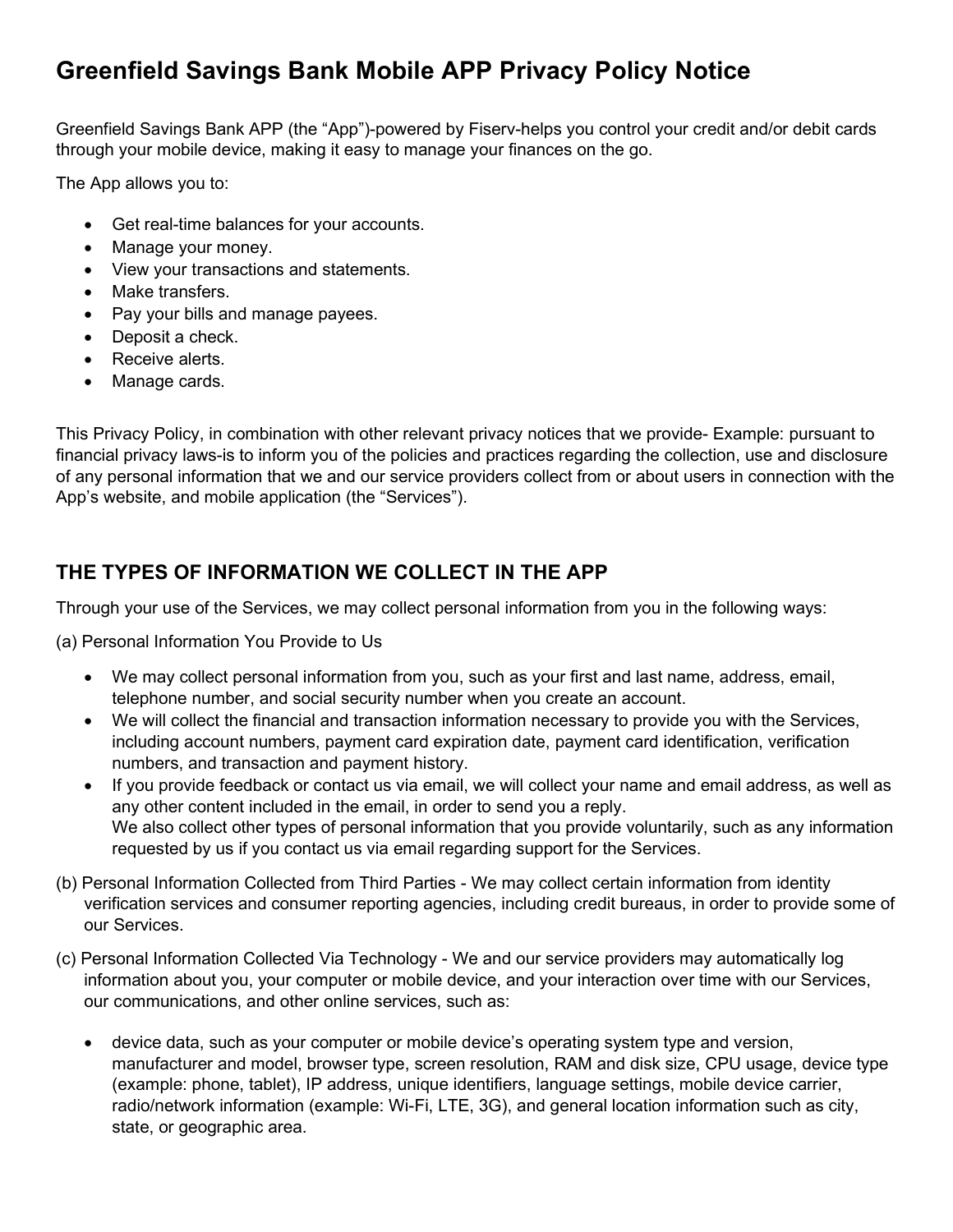- Online activity data, such as pages or screens you viewed, how long you spent on a page or screen, the website you visited before browsing to the Service, navigation paths between pages or screens, information about your activity on a page or screen, access times, and duration of access.
- Cookies, which are text files that websites store on a visitor's device to uniquely identify the visitor's browser or to store information or settings in the browser for the purpose of helping you navigate between pages efficiently, remembering your preferences, enabling functionality, and helping us understand user activity and patterns.
- Local storage technologies, like HTML5 and Flash, that provide cookie-equivalent functionality but can store larger amounts of data, including on your device outside of your browser in connection with specific applications.
- Web beacons, also known as pixel tags or clear GIFs, which are used to demonstrate that a webpage or email was accessed or opened, or that certain content was viewed or clicked.
- Location Information. If you have enabled location services on your phone and agree to the collection of your location when prompted by the Services, we will collect your location information when you use the Services; for example, to provide our fraud detection services. If you do not want us to collect this information, you may decline the collection of your location when prompted or adjust the location services settings on your device.

## HOW WE USE YOUR INFORMATION COLLECTED IN THE APP

- (a) General Use-In general, we use your personal information collected through your use of the Services to respond to your requests as submitted through the Services, to provide you the Services you request, and to help serve you better. We use your personal information, in connection with the App, in the following ways:
	- Facilitate the creation of, and secure and maintain your account;
	- Identify you as a legitimate user in our system;
	- Provide improved administration of the Services;
	- Provide the Services you request;
	- Improve the quality of experience when you interact with the Services;
	- Send you administrative email notifications, such as security or support and maintenance advisories; and
	- Send surveys, offers, and other promotional materials related to the Services.

(b) Compliance and protection - We may use your personal information to:

- Comply with applicable laws, lawful requests and legal process, such as to respond to subpoenas or requests from government authorities;
- Protect our, your or others' rights, privacy, safety or property (including by making and defending legal claims);
- Audit our internal processes for compliance with legal and contractual requirements and internal policies;
- Enforce the terms and conditions that govern the Service; and
- Prevent, identify, investigate and deter fraudulent, harmful, unauthorized, unethical, or illegal activity, including cyberattacks and identity theft.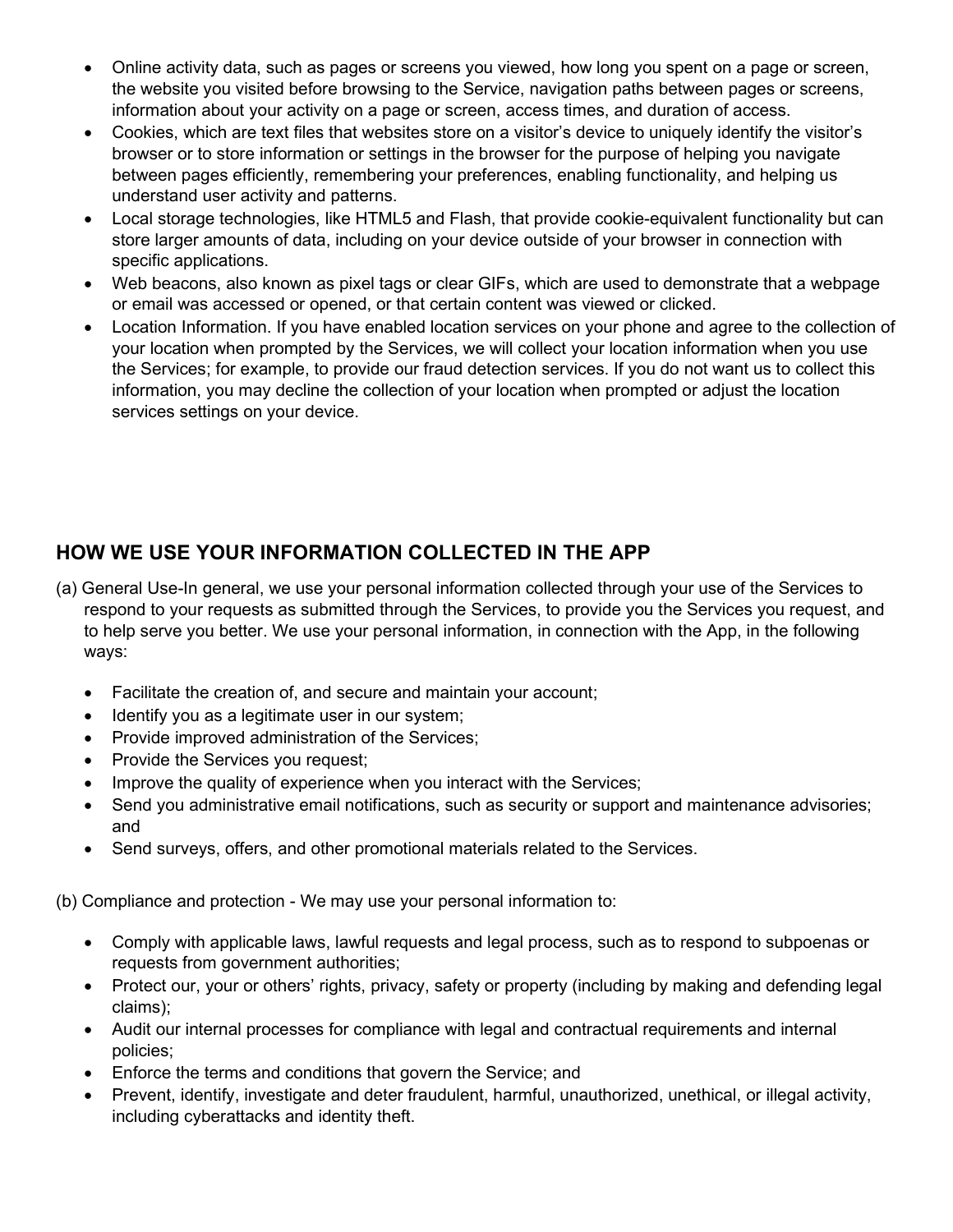(c) Creation of Non-Identifiable Data - The App may create de-identified information records from personal information by excluding certain information (such as your name) that makes the information personally identifiable to you. We may use this information in a form that does not personally identify you to analyze request patterns and usage patterns to enhance our products and services. We reserve the right to use and disclose non-identifiable information to third parties at our discretion.

### DISCLOSURE OF YOUR PERSONAL INFORMATION

We disclose your personal information collected through your use of the Services as described below.

- (a) In Accordance with Our Other Privacy Notices Other than as described in this Privacy Policy in connection with the App, this Privacy Policy does not apply to the processing of your information by us or third parties with whom we share information.
- (b) Third Party Service Providers We may share your personal information with third party or affiliated service providers that perform services for or on behalf of us in providing the App, for the purposes described in this Privacy Policy, including: to provide you with the Services; to conduct quality assurance testing; to facilitate the creation of accounts; to optimize the performance of the Services; to provide technical support; and/or to provide other services to the App.
- (c) Authorities and Others Regardless of any choices you make regarding your personal information, The App may disclose your personal information to law enforcement, government authorities, and private parties, for the compliance and protection services described above.

## LINKS TO OTHER SITES

The App may contain links to third party websites. When you click on a link to any other website or location, you will leave the App and go to another site, and another entity may collect personal and/or anonymous information from you. The App's provision of a link to any other website or location is for your convenience and does not signify our endorsement of such other website or location or its contents. We have no control over, do not review, and cannot be responsible for, these outside websites or their content. Please be aware that the terms of this Privacy Policy do not apply to these outside websites. We encourage you to read the privacy policy of every website you visit.

## YOUR CHOICES REGARDING YOUR INFORMATION

You have several choices regarding use of information on the Services.

- (a) How We Respond to Do Not Track Signals Some web browsers transmit "do not track" signals to the websites and other online services with which your web browser communicates. There is currently no standard that governs what, if anything, websites should do when they receive these signals. We currently do not act in response to these signals. If and when a standard is established, we may revise its policy on responding to these signals.
- (b) Access, Update, or Correct Your Information You can access, update, or correct your information by changing preferences in your account. For additional requests, please contact us.
- (c) Opting Out of Email or SMS Communications If you have signed-up to receive our email marketing communications, you can unsubscribe any time by clicking the "unsubscribe" link included at the bottom of the email or other electronic communication. Alternatively, you can opt out of receiving marketing communications by contacting us at the contact information under "Contact Us" below. If you provide your